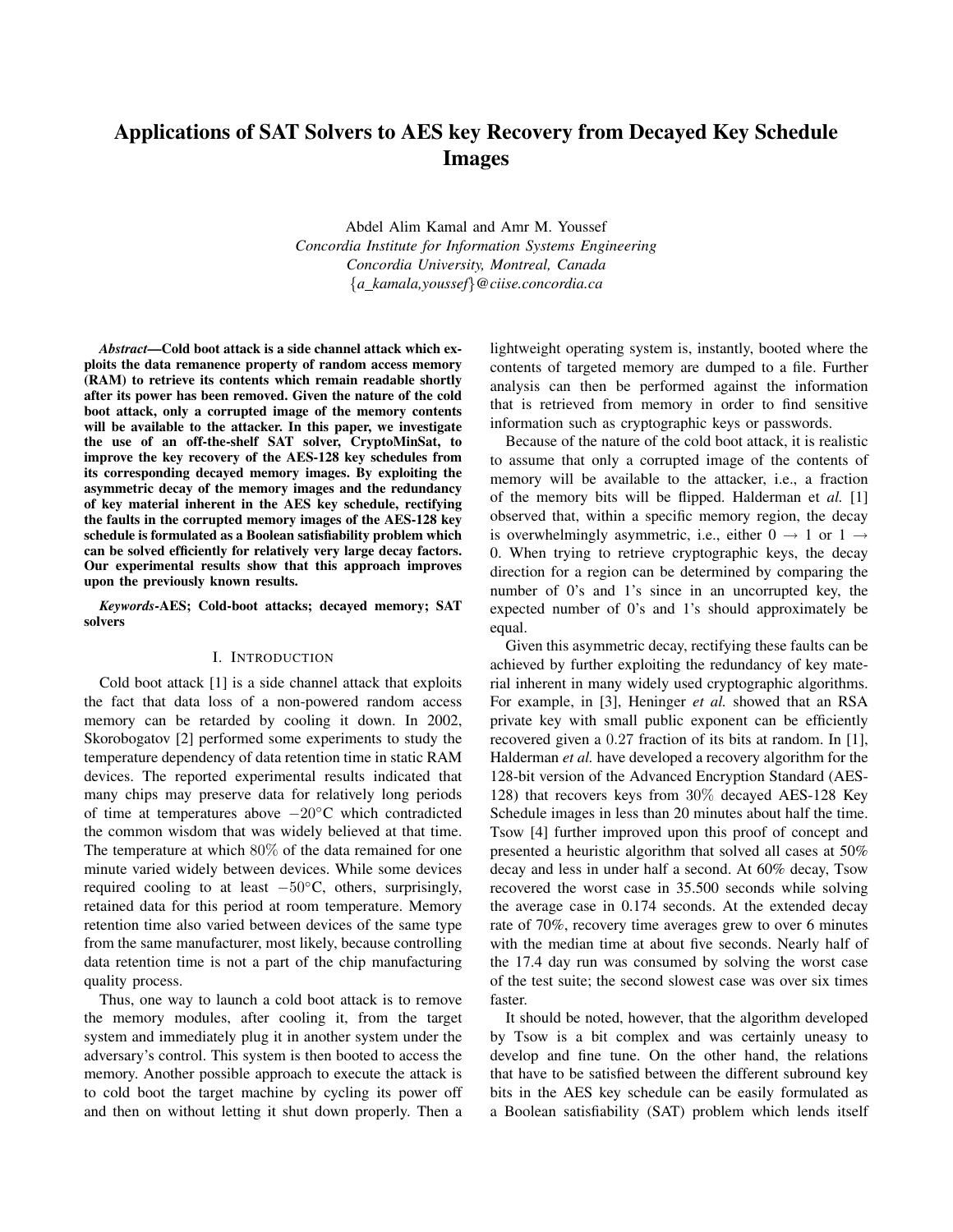naturally to SAT solvers. In this paper, we explore the use the CryptoMiniSAT SAT solver [5] to the above problem, i.e., to recover AES-128 keys from its decayed key schedule images.

The rest of the paper is organized as follows. A very brief introduction to the Boolean satisfiability (SAT) problem is given in the next section where we also review some of the previous work related to the application of SAT solvers in cryptanalysis. The relevant details of the structure of the AES-128 key schedule are described in the section III. Our attack is then presented in section IV and the experimental results are given in section V. Finally, the conclusion is presented in section VI.

# II. SAT SOLVERS AND ITS APPLICATIONS TO **CRYPTANALYSIS**

The Boolean satisfiability (SAT) problem [6] is defined as follows: Given a Boolean formula, check whether an assignment of Boolean values to the propositional variables in the formula exists, such that the formula evaluates to true. If such an assignment exists, the formula is said to be satisfiable; otherwise, it is unsatisfiable. For a formula with m variables, there are  $2^m$  possible truth assignments. The conjunctive normal form (CNF) is most the frequently used for representing Boolean formulas. In CNF, the variables of the formula appear in literals (e.g.,  $x$ ) or their negation (e.g.,  $\overline{x}$ ). Literals are grouped into clauses, which represent a disjunction (logical *OR*) of the literals they contain. A single literal can appear in any number of clauses. The conjunction (logical *AND*) of all clauses represents a formula. For example, the CNF formula  $(x_1) \wedge (\overline{x}_2 \vee \overline{x}_3) \wedge (x_1 \vee x_3)$ contains three clauses:  $x_1, \overline{x}_2 \vee \overline{x}_3$  and  $x_1 \vee x_3$ . Two literals in these clauses are positive  $(x_1, x_3)$  and two are negative  $(\overline{x}_2, \overline{x}_3)$ . For a variable assignment to satisfy a CNF formula, it must satisfy each of its clauses. For example, if  $x_1$  is true and  $x_2$  is false, then all three clauses are satisfied, regardless of the value of  $x_3$ .

While the SAT problem has been shown to be NPcomplete [6], efficient heuristics exist that can solve many real-life SAT formulations. Furthermore, the wide range of target applications of SAT have motivated advances in SAT solving techniques that have been incorporated into freelyavailable SAT software tools (e.g., [7] [8] [9] [10] [11]. Also see the international SAT Competitions web page [12].)

Given the versatility and effectiveness of SAT solving techniques, the use of SAT solvers in cryptanalysis has recently attracted the attention of many cryptanalysts. In the area of cryptanalysis of block ciphers, Courtois *et al.* [13] presented an attack on the KeeLoq block cipher. They showed that when about  $2^{32}$  known plaintexts are available, KeeLoq is very week and for 30% of all keys, the full key can be recovered with complexity of  $2^{28}$  KeeLoq encryptions. Erickson *et al.* [15] used the Grobner basis [14] attacks on SMS4 equation system over  $GF(2)$  and  $GF(2^8)$  and used

the SAT solver over the GF(2) model. They implement their design in Grobner basis by Magma tool and in SAT solver by the MiniSAT tool. In [16], 6 rounds of DES are attacked with only single plaintext-ciphertext pair.

SAT solvers have also been applied to the cryptanalysis of stream ciphers. Eibach *et al.* [17] presented an experimental results over a slightly modified version of Trivium (Bivium) using a SAT solver, exhaustive search, a BDD based attack, a graph theoretic approach, and Grobner basis. Their results concluded that the initial state of the cipher is recovered and the using of SAT solver is faster than the other attacks. The full key of Hitage2 stream cipher is recovered in a few hours by using MiniSat 2.0 [18]. In [19], the full 48-bit key of the MiFare Crypto 1 algorithm was recovered in 200 seconds on a PC, given 1 known IV (from one single encryption).

Mironov and Zhang [20] described some initial results on using SAT solvers to automate certain components in cryptanalysis of hash functions of the MD and SHA families. They generated a full collisions for MD4 and MD5. De *et al.* [21] presented heuristics for solving inversion problems for functions that satisfy certain statistical properties similar to that of random functions. They demonstrate that this technique can be used to solve the hard case of inverting a popular secure hash function and inverted MD4 up to 2 rounds and 7 steps in less than 8 hours.

In this work, we used the CryptoMiniSat [5], which is an extension of MinSat (a state-of-the-art DPLL-based [22] SAT solver), refined to understand the XOR operation, which is common in cryptography, besides functions in CNF that is native to many SAT solvers.

## III. STRUCTURE OF THE AES-128 KEY SCHEDULE

In this section, we briefly review the relevant details of the AES-128 key schedule [23] [24] . Bytes of initial key are denoted by  $K^0_{i,j}$ , where  $0 \leq i,j \leq 3$  stand for the row index and column index, respectively, in the standard AES state matrix representation.

These 16 intial key bytes are bijectively mapped to 10 additional round-keys denoted by  $K_{i,j}^{r+1}$ , where  $0 \le r \le 9$ stands for the number of the subkeys (rounds). The  $r^{th}$  key schedule round consists of the following transformations

$$
K_{0,0}^{r+1} \leftarrow S(K_{1,3}^r) \oplus K_{0,0}^r \oplus Rcon(r+1)
$$
  
\n
$$
K_{i,0}^{r+1} \leftarrow S(K_{(i+1)mod4,3}^r) \oplus K_{i,0}^r, 1 \le i \le 3
$$
  
\n
$$
K_{i,j}^{r+1} \leftarrow K_{i,j-1}^{r+1} \oplus K_{i,j}^r, 0 \le i \le 3, 1 \le j \le 3,
$$
\n(1)

where  $Rcon(\cdot)$  is a round-dependent constant and  $S(\cdot)$ denotes the s-box (SubBytes) operation which is performed, on each byte of the state, by first taking the multiplicative inverse in  $GF(2^8)$  using the irreducible polynomial  $x^8 + x^4 + x^3 + x + 1$  and then applying an affine transformation over  $GF(2)$ .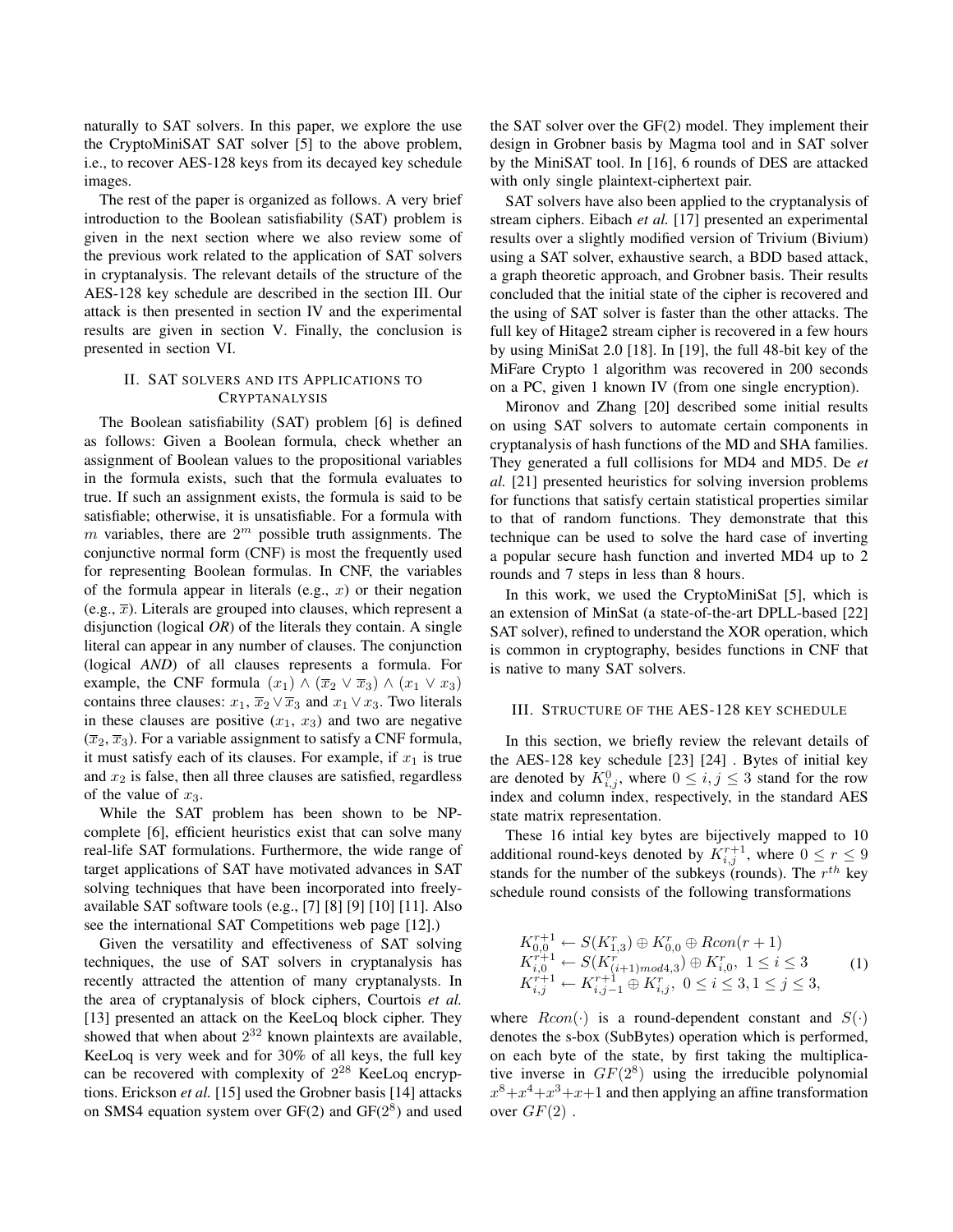Similar to any Boolean function, each one of the eight coordinate of the s-box,  $S_l$ ,  $l = 1 \cdots 8$ , has a unique representation as a polynomial over  $GF(2)$ , called the algebraic normal form (ANF) which is obtained by summing up distinct products terms of  $x_1, x_2, \ldots, x_n$ , and can be written as

$$
S_l(x_1,\ldots,x_n) = a_0 \bigoplus_{i=1}^n a_i x_i \bigoplus_{1 \leq i < j \leq n} a_{ij} x_i x_j
$$

$$
\bigoplus \ldots \bigoplus_{1 \leq i < j \leq n} a_{123\ldots n} x_1 x_2 \ldots x_n,
$$

where  $a_0, a_i, \ldots, a_{123...n} \in GF(2)$ .

# IV. FORMULATING THE AES KEY SCHEDULE AS A SAT PROBLEM

The AES key-schedule, described in the previous section, is the primary source of redundancy utilized to rectify the faults in the corrupted memory images of the AES-128 key schedule. The conversion from the key schedule to the Boolean SAT problem proceeds as follows.

First, the system of equations of the AES-128 key schedule are generated according to the pseudocode in (1). In each round, the s-box equations in lines 2,3 of (1) are represented in its ANF (e.g., see Appendix A for the ANF of the first coordinate function of the s-box). Then, the terms of quadratic and higher degree are handled by noting that (for example) the logical expression

$$
(x_1 \vee \overline{T})(x_2 \vee \overline{T})(x_3 \vee \overline{T})(x_4 \vee \overline{T})(T \vee \overline{x}_1 \vee \overline{x}_2 \vee \overline{x}_3 \vee \overline{x}_4) (2)
$$

is tautologically equivalent to  $T \Leftrightarrow (x_1 \wedge x_2 \wedge x_3 \wedge x_4)$ , or the  $GF(2)$  equation  $T = x_1x_2x_3x_4$ . Similar expressions exist for higher order terms.

Thus, the system of equations obtained in this step can be linearlized by introducing new variables as illustrated by the following toy example.

*Example 1:* Suppose we would like to find the Boolean variable assignment that satisfies the following formula

$$
x_0 \oplus x_1x_2 \oplus x_0x_1x_2 = 0
$$

Using the approach illustrated in (2), we introduce two linearization variables,  $T_0 = x_1x_2$  and  $T_1 = x_0x_1x_2$ . Thus we have

$$
x_0 \oplus T_0 \oplus T_1 = 0,
$$
  
\n
$$
(\overline{T}_0 \vee x_1) \wedge (\overline{T}_0 \vee x_2) \wedge (T_0 \vee \overline{x}_1 \vee \overline{x}_2) = 1,
$$
  
\n
$$
(\overline{T}_1 \vee x_0) \wedge (\overline{T}_1 \vee x_1) \wedge (\overline{T}_1 \vee x_2) \wedge
$$
  
\n
$$
(T_1 \vee \overline{x}_0 \vee \overline{x}_1 \vee \overline{x}_2) = 1.
$$
\n(3)

Since the CryptoMinSAT expects only positive clauses and the CNF form does not have any constants, we need to overcome the problem that the first line in (3) corresponds to a negative, i.e., false, clause. Adding the clause consisting of a dummy variable, d, or equivalently  $(d \wedge d \cdots \wedge d)$  would require the variable  $d$  to be true in any satisfying solution, since all clauses must be true in any satisfying solution. In other words, the variable  $d$  will serve the place of the constant 1.

Therefore, the above formula can be reexpressed as

$$
d = 1,
$$
  
\n
$$
x_0 \oplus T_0 \oplus T_1 \oplus d = 1,
$$
  
\n
$$
(\overline{T}_0 \vee x_1) \wedge (\overline{T}_0 \vee x_2) \wedge (T_0 \vee \overline{x}_1 \vee \overline{x}_2) = 1,
$$
  
\n
$$
(\overline{T}_1 \vee x_0) \wedge (\overline{T}_1 \vee x_1) \wedge (\overline{T}_1 \vee x_2) \wedge
$$
  
\n
$$
(T_1 \vee \overline{x}_0 \vee \overline{x}_1 \vee \overline{x}_2) = 1.
$$

Figure 1 shows the CryptoMiniSat input corresponding to the above example.

c Lines starting with 'c' are comments c The first line in the SAT file is in the form: c 'p cnf # variables # clause' c Each line should end with '0' c Lines starting with 'x' denote XOR equations c True variables are denoted by numbers c False variables are denoted by negating these numbers c In this example,  $d \rightarrow 1$ ,  $x_0 \rightarrow 2$  (consequently  $\overline{x}_0 \rightarrow -2$ ) c  $x_1 \to 3$ ,  $x_2 \to 4$ ,  $T_0 \to 5$ ,  $T_1 \to 6$ p cnf 6 9 1 0 x 2 5 6 1 0 -5 3 0 -5 4 0 5 -3 -4 0  $-620$ -6 3 0 -6 4 0 6 -2 -3 -4 0

Figure 1. CryptoMinSAT input corresponding to Example 1

In our AES-128 key schedule system, each s-box can be represented by 8 XOR equations corresponding to its 8 Boolean coordinates; and 246 CNF equations corresponding to 246 linearization variables. The total number of clauses corresponding to these CNF equations is equal to 1254. Since, each round in the AES-128 key schedule involves four s-box look-up operations and 96 linear XOR equations (line 4 in (1)), then the total number of clauses (including XOR clauses) in each round is equal to  $4 \times (1254+8)+96 = 5144$ . Thus, for the complete 10 rounds key schedule, we have  $10\times5144$  clauses  $+1$  dummy variable to present the constant 1.

## V. EXPERIMENTAL RESULTS

Similar to the previous work in [1] [4], throughout our experimental results, we assume an asymmetric decay model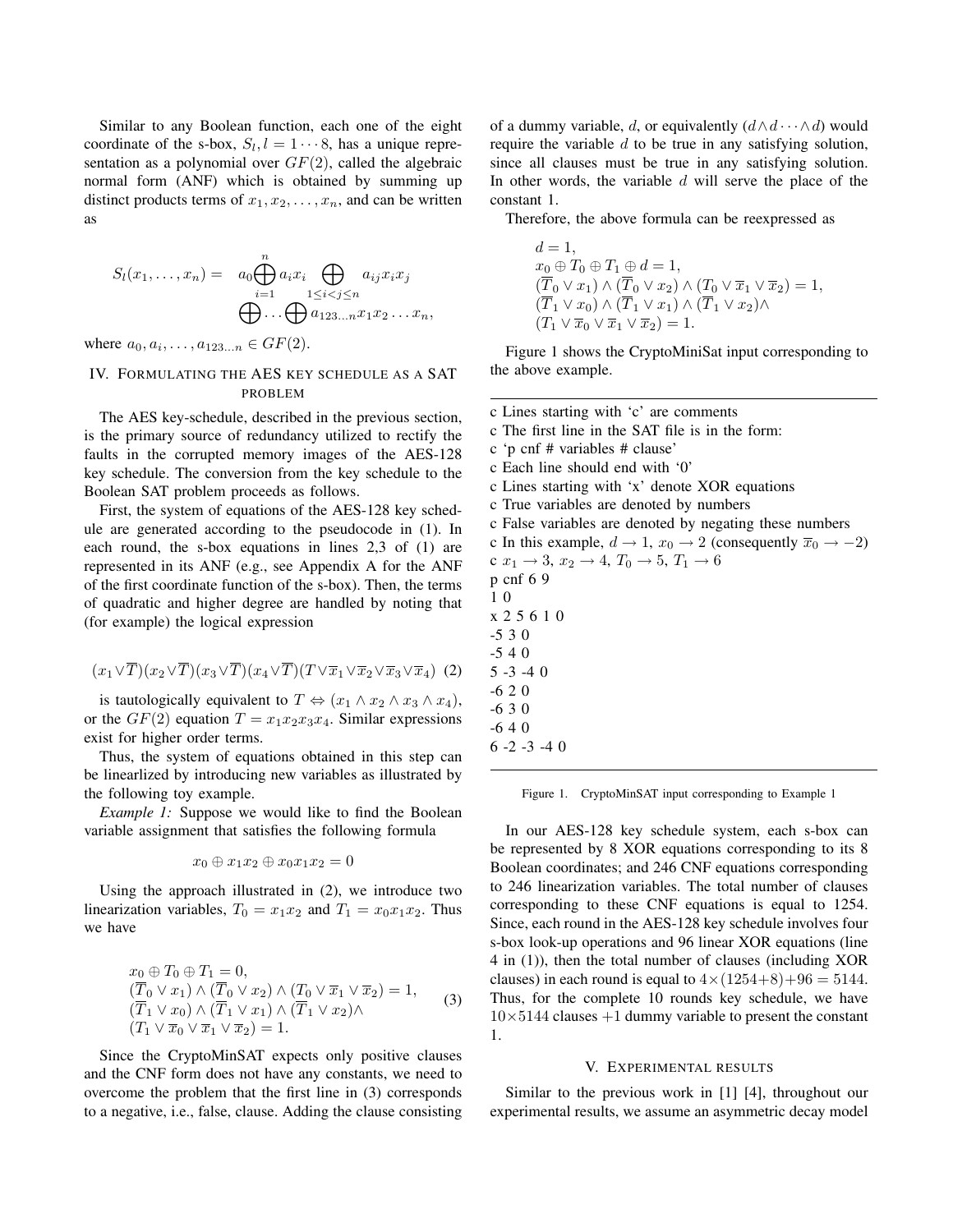Table I RUN-TIME STATISTICS FOR DECAY FACTORS 30%, 40%, 50%, 60%, AND 70%.

| R            |                  | 30%       | 40%   | 50%   | 60%   | 70%         |
|--------------|------------------|-----------|-------|-------|-------|-------------|
| work<br>This | Min              | 0.046     | 0.046 | 0.062 | 0.062 | 0.078       |
|              | $\overline{Max}$ | 0.593     | 0.140 | 0.187 | 0.593 | 207.171     |
|              | Avg.             | 0.064     | 0.066 | 0.074 | 0.102 | 1.233       |
|              | St.Dev           | 0.009     | 0.007 | 0.008 | 0.028 | 4.899       |
|              | Med.             | 0.062     | 0.062 | 0.078 | 0.093 | 0.359       |
| 군            | Min              | $0.000^a$ | 0.000 | 0.000 | 0.000 | 0.000       |
|              | $\overline{Max}$ | 0.015     | 0.015 | 0.078 | 2.094 | 737,266.687 |
|              | Avg.             | 0.009     | 0.009 | 0.014 | 0.174 | 300.897     |
|              | St.Dev           | 0.007     | 0.008 | 0.015 | 0.772 | 10,677.913  |
|              | Med.             | 0.015     | 0.015 | 0.015 | 0.031 | 4.938       |

a. The value 0.000 means that it less than 1/64

where bits overwhelmingly decay to their ground state rather than their charged state. Using this model, only the bits that remain in their charged state will be useful to the cryptanalyst since one cannot be sure about the original values of the 0 bits, i.e., whether they were originally 0's or decayed 1's. Let  $\beta$  denote the fraction of decayed bits. If the percentage of 0's and 1's in the original key schedule bits is  $p_z$  and  $1 - p_z$ , respectively, then the fraction, f, of key bits that can be assumed to be known by examining the decayed memory of the AES key schedule is given by

$$
f = 1 - (p_z + \beta \times (1 - p_z)) = (1 - p_z) \times (1 - \beta).
$$

Since in an uncorrupted AES key schedule key, we expect the number of 0's and 1's to be approximately equal, i.e.,  $p_z \approx 1/2$ , then we have  $f \approx (1 - \beta)/2$ .

Table I shows a comparison between our work and the results reported in [4] which recover the AES-128 key schedule from its decayed memory images for a decay factor up to 70%. In this table, for our work, all statistics were generated using 10,000 runs for each decay factor.

It should be noted that the performance in [4] was evaluated on Dell Precision Workstation 7400 running a 3.4 Ghz quad-core Xeon processor with 4GB of RAM. The performance of our approach was evaluated on a slightly less powerful machine: Dell Precision 370 Workstation running a 3.0 GHz Intel Pentium 4 CPU with 1 GB of RAM.

Table II RUN-TIME STATISTICS FOR DECAY FACTORS 72%, 74%, 76%, 78%, AND 80%.

|         | 72%     | 74%     | 76%     | 78%      | 80%                    |
|---------|---------|---------|---------|----------|------------------------|
| Min     | 0.078   | 0.109   | 0.156   | 0.625    | $38.65^{\overline{b}}$ |
| Max     | 109794  | 126772  | 84819   | 19987    | $5523.8^{b}$           |
| Avg.    | 22.271  | 62.404  | 799.327 | 6958.473 | $1901.95^{b}$          |
| St.Dev  | 1155.83 | 1373.14 | 5423.73 | 25880.70 | $2119.58^{b}$          |
| Med.    | 0.812   | 2.656   | 14.578  | 173.508  | $685.046^{b}$          |
| # Tests | 10000   | 10000   | 1000    | 100      |                        |

b. These statistics excludes the  $8^{th}$  case where the search did not terminate for 10 days

While the algorithm in [4] runs slightly faster for small values of  $\beta \leq 50\%$ , it is clear that our proposed SAT approach outperforms the algorithm in [4] for large values of  $\beta$ . In [4] with decay factor 70%, the recovery time for the worst case was more than 8.5 days. The average time was 5 minutes and median time was about five seconds. In our work, the worst case for the recovery time was obtained in less than 3.5 minutes and 7968 cases were recovered in less than one second. The average and median recovery times are are 1.2, 0.36 seconds respectively. It should also be noted that for small values of  $\beta$ , the difference in the run time statistics between the two approaches is practically not very significant because the run time is usually very short for such small values of  $\beta$ .

Table II shows the time statistics of our work corresponding to decay factors between  $72\% - 80\%$ . For such a large value of decay factors, the median is a better indication to the performance of the algorithm than the average since some few cases may take a relatively very long time while the majority of the cases take a short time. At 72% and 74% the results are promising, the 10,000 cases have been solved in an average of 22.3 and 62.4 seconds, respectively. At 72% decay factor, 92% of the cases have been recovered in less than 10 seconds, while similar percentage has been recovered in less than one minute with 74% decay factor. Due to the extended times for key recovery with decay factors 76%, 78%, and 80%, less cases have been examined. For  $\beta = 80\%$ , the CryptoMiniSat search did not terminate (at the time of submission, still running for 10 days) in the  $8^{th}$  case. Furthermore, in one of other successfully terminated 7 cases, the key returned by the SAT solver was different from the original key. The original key could have been easily found by re-running the SAT solver again after adding some clauses to exclude the found key.

### VI. CONCLUSIONS

In this work, we modelled the problem of key recovery of the AES-128 key schedules from its corresponding decayed memory images as a Boolean SAT problem and solved it using the CryptoMiniSat solver. Our experimental results confirm the versatility of our proposed approach which allows us to efficiently recover the AES-128 key schedules for large decay factors. The method presented in this work can be extended in a straightforward way to AES-192, AES-256 and other ciphers with key schedules that can be presented as a set of Boolean equations and, hence, lend themselves naturally to SAT solvers.

#### **REFERENCES**

[1] J. A. Halderman, S. D. Schoen, N. Heninger, W. Clarkson, W. Paul, J. A. Calandrino, A. J. Feldman, J. Appelbaum, and E. W. Felten, *Lest We Remember: Cold Boot Attacks on Encryption Keys*, in Proc. 17th USENIX Security Symposium (Sec 08), San Jose, CA, July 2008.